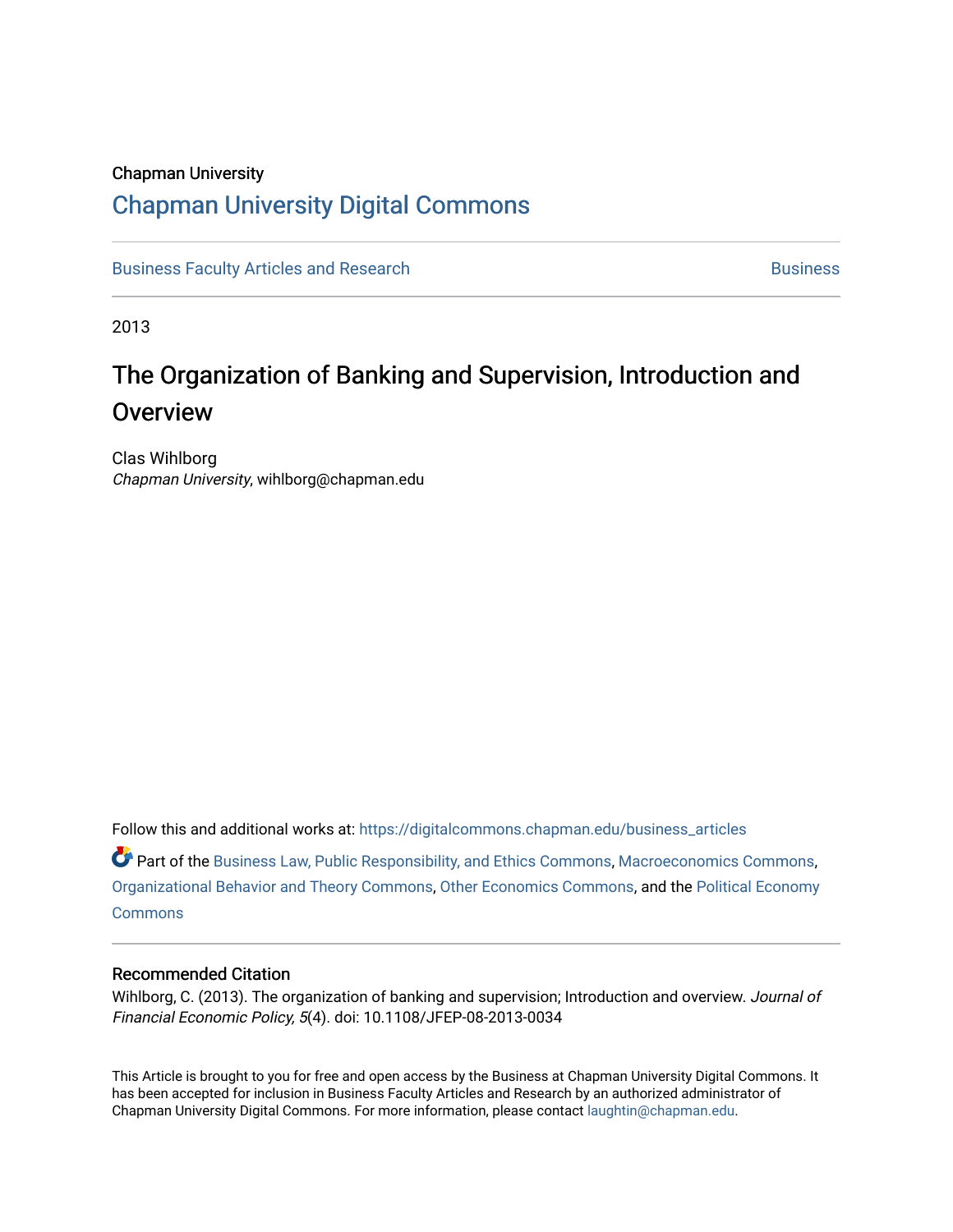### The Organization of Banking and Supervision, Introduction and Overview

#### **Comments**

This is a pre-copy-editing, author-produced PDF of an article accepted for publication in Journal of Financial Economic Policy, volume 5, issue 4, in 2013 following peer review. The definitive publisherauthenticated version is available online at [DOI: 10.1108/JFEP-08-2013-0034.](http://dx.doi.org/10.1108/JFEP-08-2013-0034)

Copyright Emerald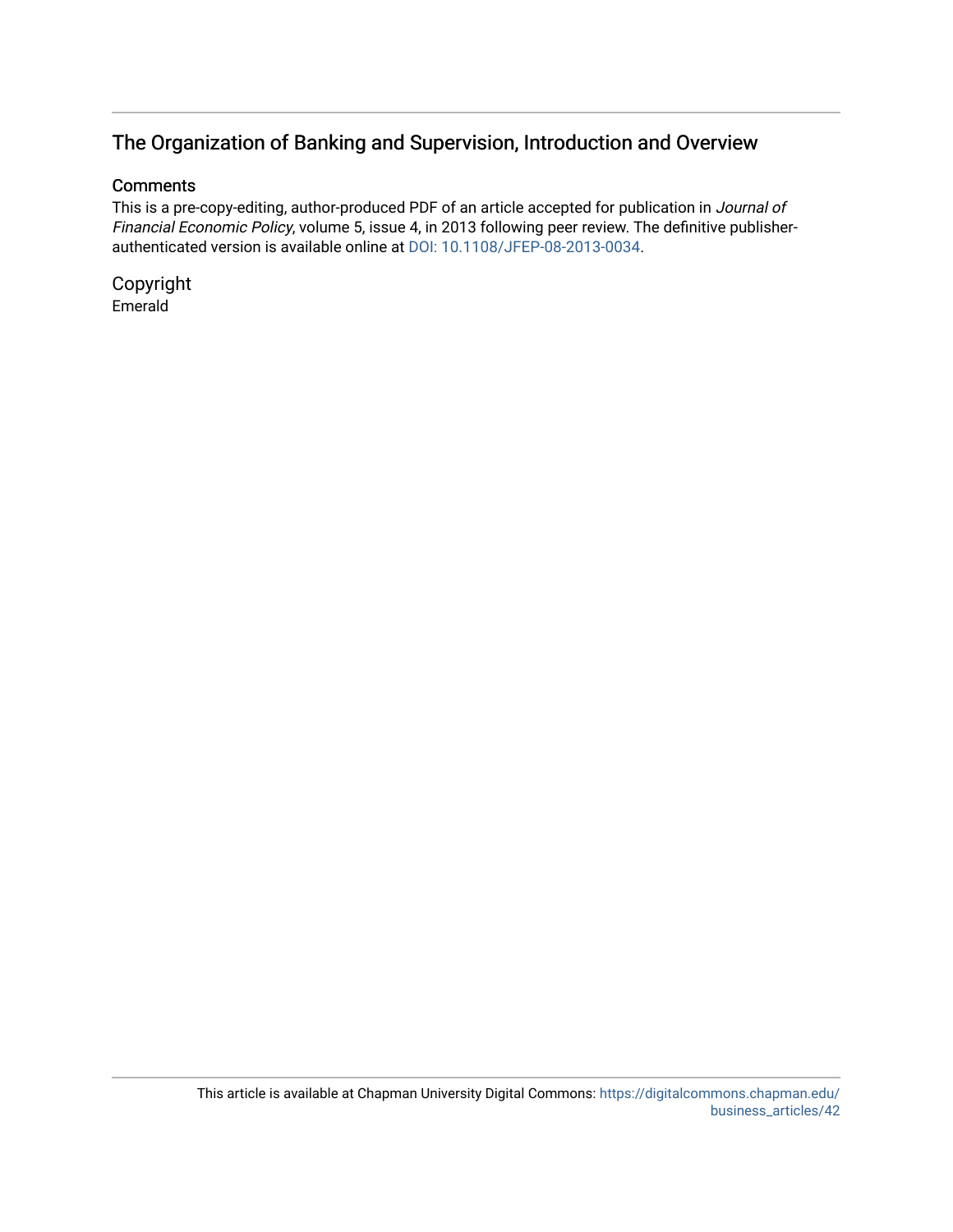# **The Organization of Banking and Supervision; Introduction and Overview**

Clas Wihlborg

*Chapman University, Orange, CA, USA*

#### **1. Introduction**

The focus of this Special Issue is on organizational reforms in the financial sector in the aftermath of the financial crisis 2007-2009 and the subsequent euro-zone crisis. In particular, the perception that many banks were too big and too complex to fail during the crisis, which led to very costly bailouts at tax-payers expense in several countries, has fueled a number of proposals to limit the size and the complexity of financial institutions, as well as proposals to reorganize public authorities responsible for supervision and crisis management.<sup>[1](#page-12-0)</sup>

The responses of EU policy-makers to the euro-crisis have also been driven by fear of large banking failures. The costly bailouts in, for example, Ireland and the strong link between banking risk and sovereign risk have created a new attitude among policy makers that many banks are also 'too big to save'.<sup>[2](#page-12-1)</sup> The policy dilemma in this situation can only be solved with reforms addressing the size and complexity of the banks, and/or the organization and funding of supervision and crisis management on the systemic as well as the individual bank level.

It is not only concern with tax-payers that drive policy makers' desire to reorganize the banking system so as to avoid having to bail out banks in distress. The perception in financial markets that banks in distress will not be allowed to fail is a source of implicit protection of banks' creditors beyond the explicit protection afforded by deposit insurance schemes. The protection of banks' creditors leads to a degree of subsidization of debt financing. If large and complex banks have stronger implicit protection, they have a competitive advantage relative to other banks. Thus, banks are given incentives to become large, complex and highly leveraged. An important research issue is to analyze to what extent implicit protection of banks' stakeholders have contributed to the size and complexity of banks.

The explicit and implicit protection of banks' creditors implies that banks' shareholders are given incentives to shift risk to tax payers and deposit insurance funds. The probability that individual banks will become insolvent increases and the likelihood that a large macro shock will lead to a banking crisis increases as well.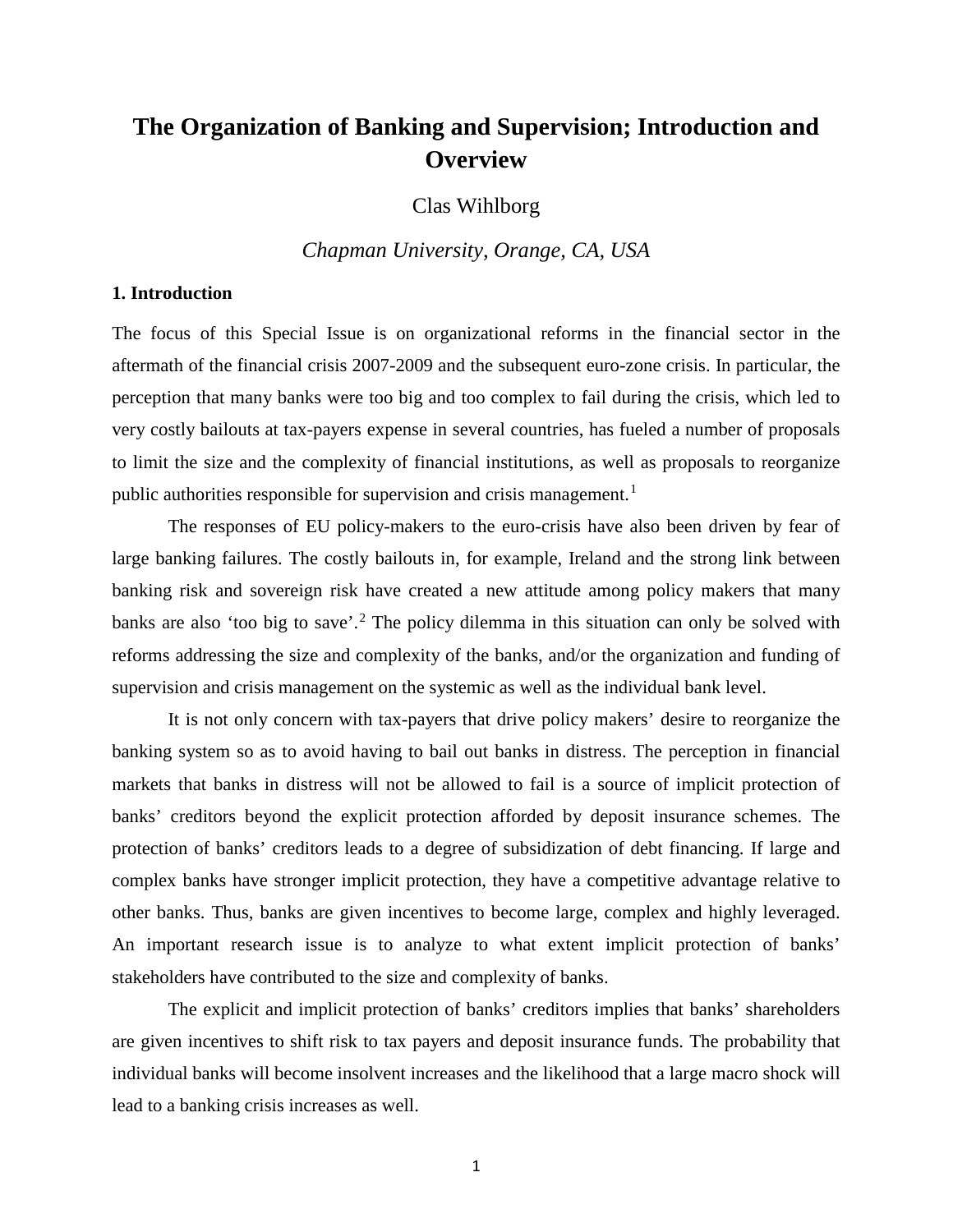The pre-crisis approach to remedying the distorted risk-taking incentives in banking relied on supervision and capital requirements. The failure of this approach is discussed next. The emerging approach focuses on separation of different types of activities performed by banks and separation across jurisdictions, as well as on the organization of supervision and crisis management across jurisdictions. In Section 3 it is argued that the organizational reforms of banking activities are inseparable from organizational reforms of supervision and resolution procedures for distressed banks. The concluding section provides an overview of the papers in this Special Issue.

#### **2. The pre-crisis approach to bank regulation and supervision**

Since the first Basel Capital Accord, Basel I, was issued in 1988 policy makers have relied on capital requirements and supervision as the primary instruments to limit banks' insolvency risk. The Basel Committee has developed and refined its approach to calculating capital requirements since that time. Basel II that allows "sophisticated" banks to use internal ratings to assign riskweights to assets was issued in 2004. The financial crisis exposed weaknesses in the Basel II framework. As a result, Basel III was issued in 2010. Liquidity requirements were introduced and the capital adequacy framework was expanded to incorporate counterparty credit risk and a simple leverage ratio in addition to the risk-weighted asset ratio. Required capital ratios were increased, they were given a cyclical component and one component applying specifically to systemically important banks. The Basel III requirements are in the process of being implemented over a period of several years.

The Basel framework for capital adequacy has been criticized on several grounds.<sup>[3](#page-12-2)</sup> Already before the crisis it was pointed out that the capital requirements were too low, they could be manipulated by banks, they favored large 'sophisticated' banks' and they did not make it clear whether the required capital was a buffer or an absolute minimum (and therefore a tax). Benink and Wihlborg (2005) argued that the Basel II framework did not pay sufficient attention to market discipline. Others pointed to excessive complexity (Haldane, 2012) and the risk of 'regulatory capture' as a result of close cooperation between banks and supervisors in the development of internal ratings based risk weights.<sup>[4](#page-12-3)</sup>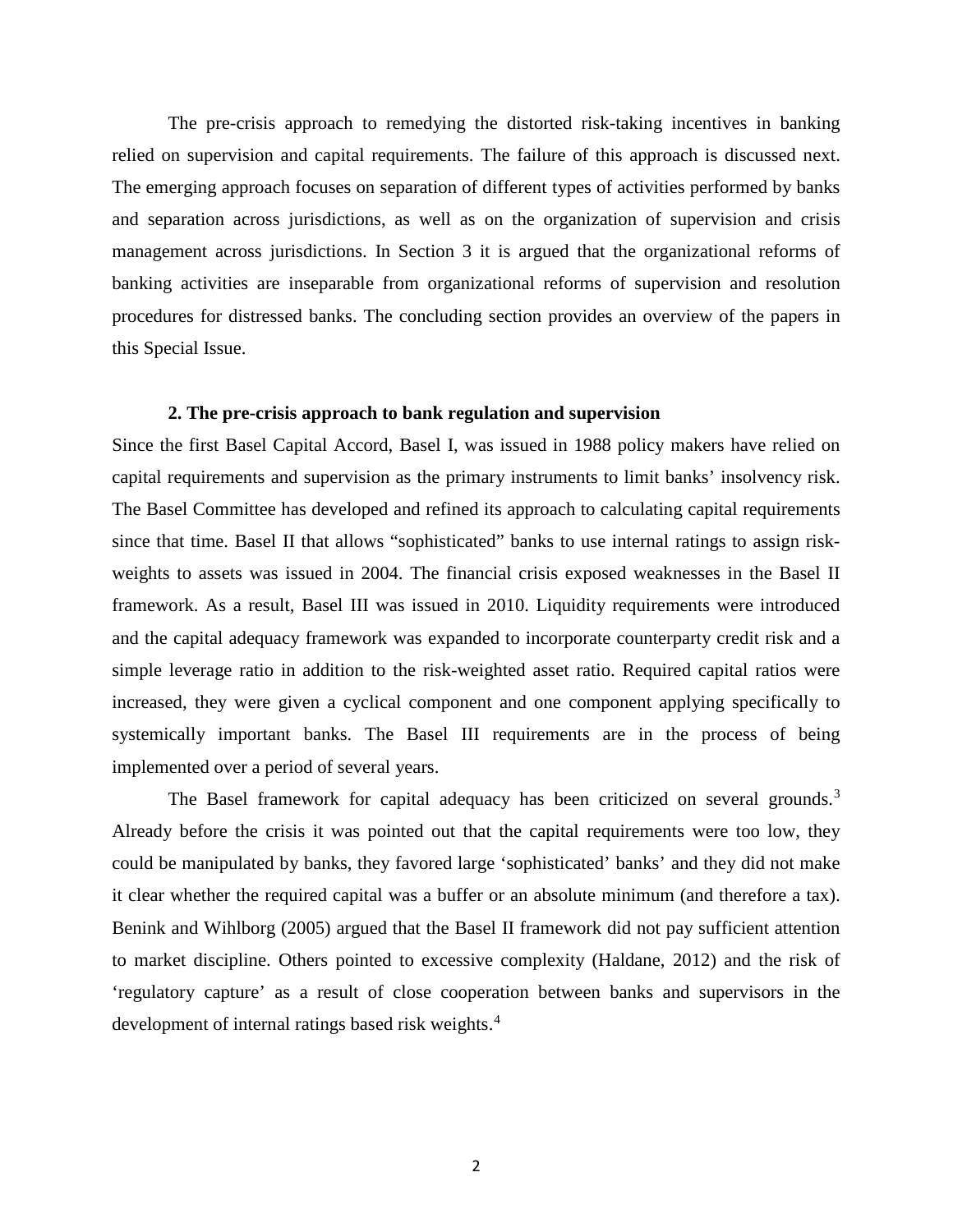A possibly devastating critique is developed in the paper by Blundell-Wignall and Roulet in this issue. They point to the ability of banks to use derivatives to achieve any desired risk level while satisfying capital requirements. This critique refers to the most recent Basel III as well.

The Basel Capital Adequacy Framework focuses on keeping the banking system sound to the neglect of what happens when a bank fails or an economy wide crisis erupts. This neglect is revealed by the lack of clarity about the role of capital. If capital is considered a buffer against unanticipated losses one must recognize that circumstances may arise when the buffer is insufficient and some actions must be taken by supervisors and banks. By the same token, the need for capital depends on what procedures will be put in place to resolve a situation of insolvency.

Prior to the financial crisis only a handful of countries had implemented procedures for resolving banks in insolvency with the intention to minimize contagion effects while allocating losses to creditors.<sup>[5](#page-12-4)</sup> Other countries relied on regular corporate insolvency laws. The US was one of the countries with a *lex specialis* for banks. Nevertheless, large systemically important banks like Citibank and Bank of America were exempted from these procedures and bailed out.

#### **3. Towards organizational reform**

The investment bank Lehman Brothers was not bailed out. Since the *lex specialis* for banks did not apply to investment banks, Lehman Brothers was but put into bankruptcy under US Chapter 11 intended for restructuring of corporations. Foreign subsidiaries were resolved under host countries' insolvency laws. The paper by Carmassi and Herring in this volume discusses problems that arose during the resolution of Lehman Brothers in the US and abroad. In particular, they argue that the mismatch between Lehman Brothers' legal organization in crossborder subsidiaries and its operational integration was an important source of value losses in foreign subsidiaries, in particular.

On the European side a similar mismatch between the legal organization of cross-border banks and the functional organizations developed as cross-border banking expanded within the EU's Internal Market. Cross-border banking takes place overwhelmingly in subsidiaries, which are legal entities in the host countries, while the banks functionally and operationally are highly integrated. As a result, the failure of one part of a bank cannot be handled as a separate insolvency event without severe operational repercussions on the whole organization. As in the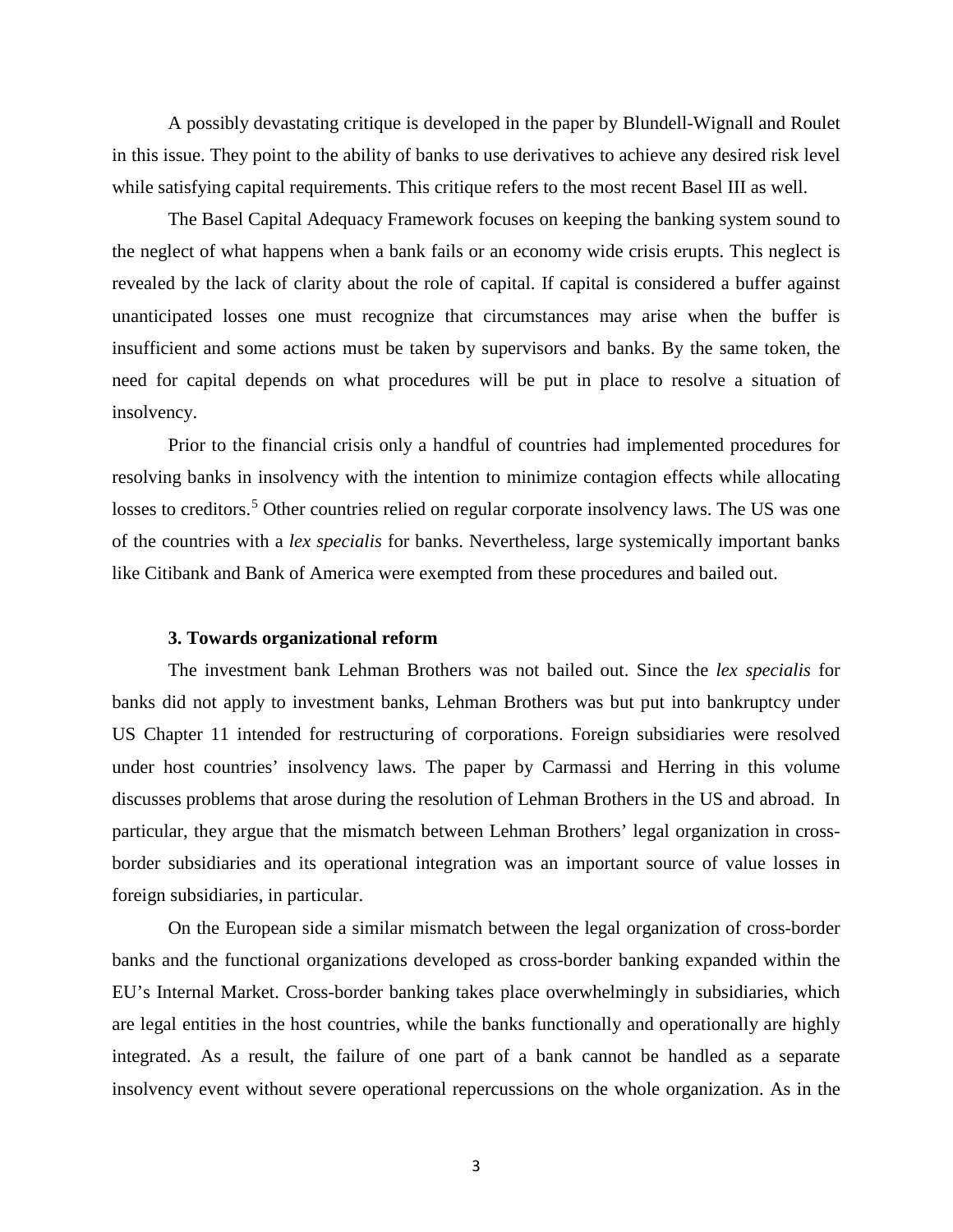Lehman Brothers case, the resolution of a bank's failure will be complex, associated with value losses and contagion among the different entities of the cross-border bank.

The same reasoning applies on financial conglomerates with a variety of financial activities, which may be highly integrated while organized in hundreds of subsidiaries. In the European case, the resolution problems are accentuated by the absence of *lex specialis* for banks in most countries.

The original EU vision as expressed in the Banking Directive was that EU banks would be able to operate cross-borders in branches with a single license under home country control and supervision. This vision has been realized only to a limited extent. It met resistance from both home country and host country supervisors. One reason for this resistance may be the absence of effective and non-discriminatory resolution procedures in the home countries. Host country authorities lack trust that their interests will be safeguarded in home country resolution proceedings.

The European banking system has become dominated by relatively few, very large banks organized in complex functional organizations, which do not correspond to legal organizations. Jurisdictional responsibility would be unclear even if individual countries were to implement resolution procedures for banks.

The near-impossibility of resolving large European banks in distress in an orderly manner has influenced the EU approach to the euro crisis. The avoidance of bank failures as a result of the sovereign debt crisis became a severe constraint on crisis management. The paper by Benink in this issue provides a view of how the EU could manage the latent banking crisis in the near term.

EU policy makers along with many observers have drawn the conclusion that the EU must form a banking union with a central EU supervisor, an EU wide deposit insurance scheme and an EU bank resolution authority. This longer term goal implies that the vision of crossborder banking in branches under a home license has been rejected. The response to the crossborder complexity is to accept it and to create central EU authorities with the ability to supervise and resolve large cross-border banks.

Already before the euro crisis international organizations such as the IMF, the Financial Stability Board established by the G 20 and the Basel Committee, as well as national policy makers, awakened to the need for a regulatory framework for dealing with banks in distress;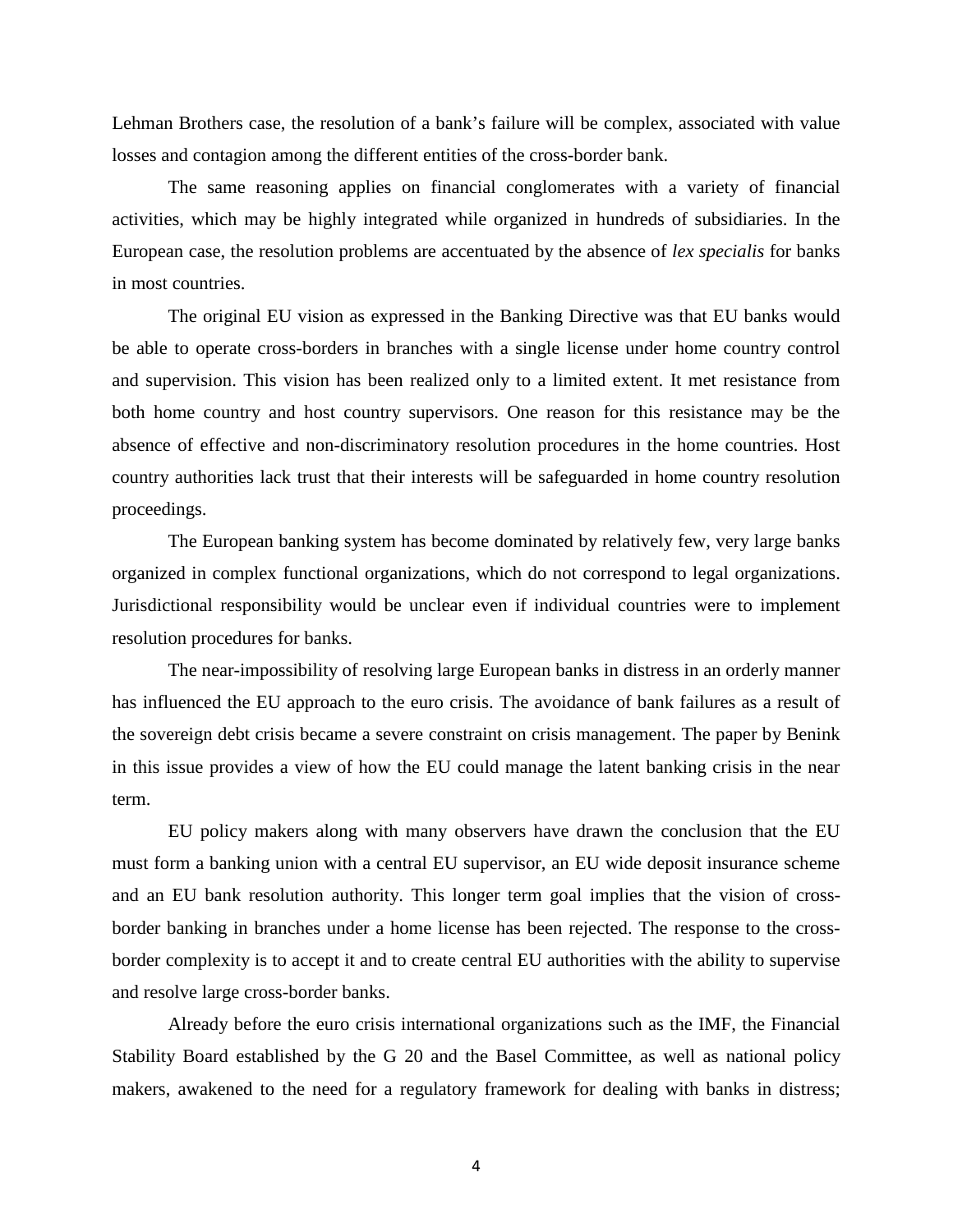including large and complex financial institutions with cross-border operations in traditional commercial banking as well as investment banking.

There are a number of different approaches to resolving the problems associated with a financial system dominated by banks that are both too big and too complex to fail, and too big to save. These approaches can only be mentioned briefly here. Several are analyzed in greater detail in the papers that follow.

(i) Bail-ins implying that a bank's creditors take a part of the capital shortfall in insolvency. The burden on tax-payers would be reduced correspondingly and groups of creditors would become sensitive to insolvency risk and, thereby, contribute to market discipline. Subordinated debt and contingent convertible bonds (CoCos) are two examples. By issuing subordinated debt a bank obtains a group of creditors that should be credibly unprotected in insolvency. CoCos (contingent convertible bonds) convert to equity in a distress situation when a bank's capital falls to a trigger level. Thereby, the equity position is improved and insolvency delayed or averted.

Ad hoc bail-ins at the time of insolvency are also possible if policy authorities choose to allocate losses to particular groups. In the case of Cyprus authorities decided that creditors of failing banks should take losses. Such ex post bail-ins lack predictability and there is an obvious risk that losses will be allocated according to political criteria.

Predictability and credibility of bail-ins exceeding subordinated debt and CoCos require insolvency law with mandated procedures for allocating losses to creditors according to priority rules.

(ii) Recovery and Resolution Plans (Living Wills) have become prominent in the reform work worldwide. For example, the US Dodd-Frank Act introduces a requirement for Living Wills for Bank Holding Companies and for non-bank financial companies with assets greater than \$50 billion. These companies are required to submit periodic reports regarding plans for rapid and orderly resolution under the bankruptcy code in the event of distress or failure. The living will requirement is intended to help regulators develop a comprehensive and coordinated resolution strategy for complex financial institutions.

Avgouleas et al (2010) argue that Living wills have the potential to contribute to the simplification of organizational structures and, thereby, to greater transparency of large banks.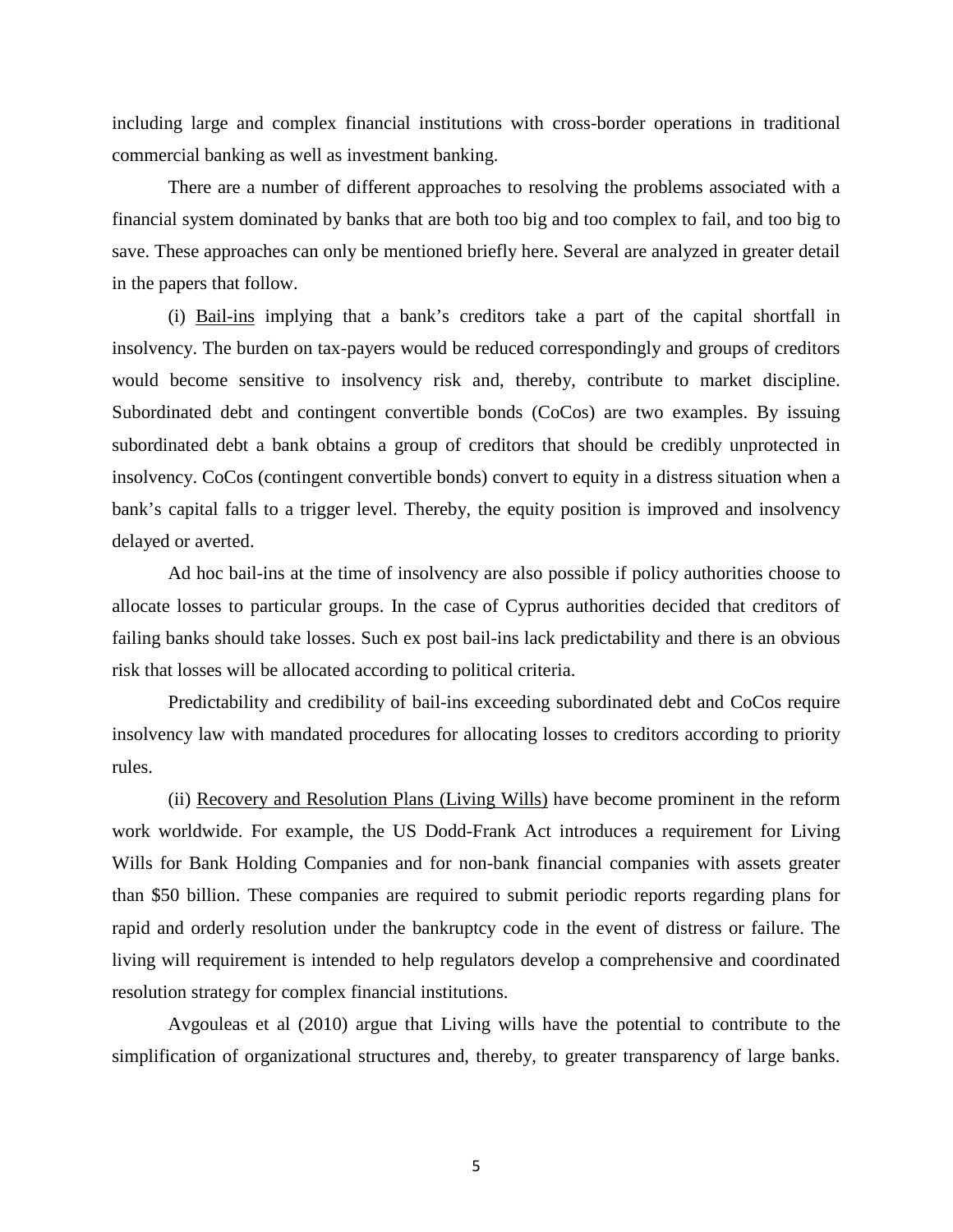The discussion about Living wills illustrates the close connection between organization of banking and resolution procedures.

The paper by Carmassi and Herring in this volume discusses the potential contribution of Living wills in greater detail.

(iii) An increasing number of countries have implemented or are in the process of developing *lex specialis* for resolution of insolvent banks. There is great uncertainty whether it will be possible to develop effective and credible resolution procedures for banks operating cross-border and for large banks with complex operations in a variety of financial services. This uncertainty can potentially be alleviated by reforms requiring banks to simplify their organizations. The paper by Mayes in this issue analyzes the New Zealand approach to resolution including both a *lex specialis* and organizational requirements for foreign subsidiaries operating in New Zealand.

(iv) Prompt operational separability of subsidiaries from a parent bank in distress. As discussed in Mayes' article such separability, if practical, would enable host and home countries to resolve their subsidiaries separately without creating serious spillover effects and value losses. The potential cost of such separability would be difficulties of taking advantage of operational economies of scale and scope. The New Zealand approach implies a multi-point approach to resolution. It stands in contrast to the single point approach now favored by the EU.

(v) Separation (ringfencing) of different types of financial activities in independent entities that can be resolved separately in distress. There are a number of different proposals for separability motivated by distorted incentives for risk-taking. The paper by Blundell-Wignall and Roulet in this issue analyzes the feasibility and risk consequences of different proposals for separation. The Volcker rule in the US emphasizes separation of proprietary trading. The Vickers report in the UK focuses on separation between traditional commercial banking and investment banking. The Liikanen proposal in the EU is designed to reduce interconnectedness by ringfencing trading activities within a holding company structure. The OECD proposal presented in Blundell-Wignall and Roulet focuses on activities in markets for derivatives.

Separability requirements can be more or less strong depending on whether they take the form of ringfencing within a corporate structure or prohibition against involvement by the bank in certain activities.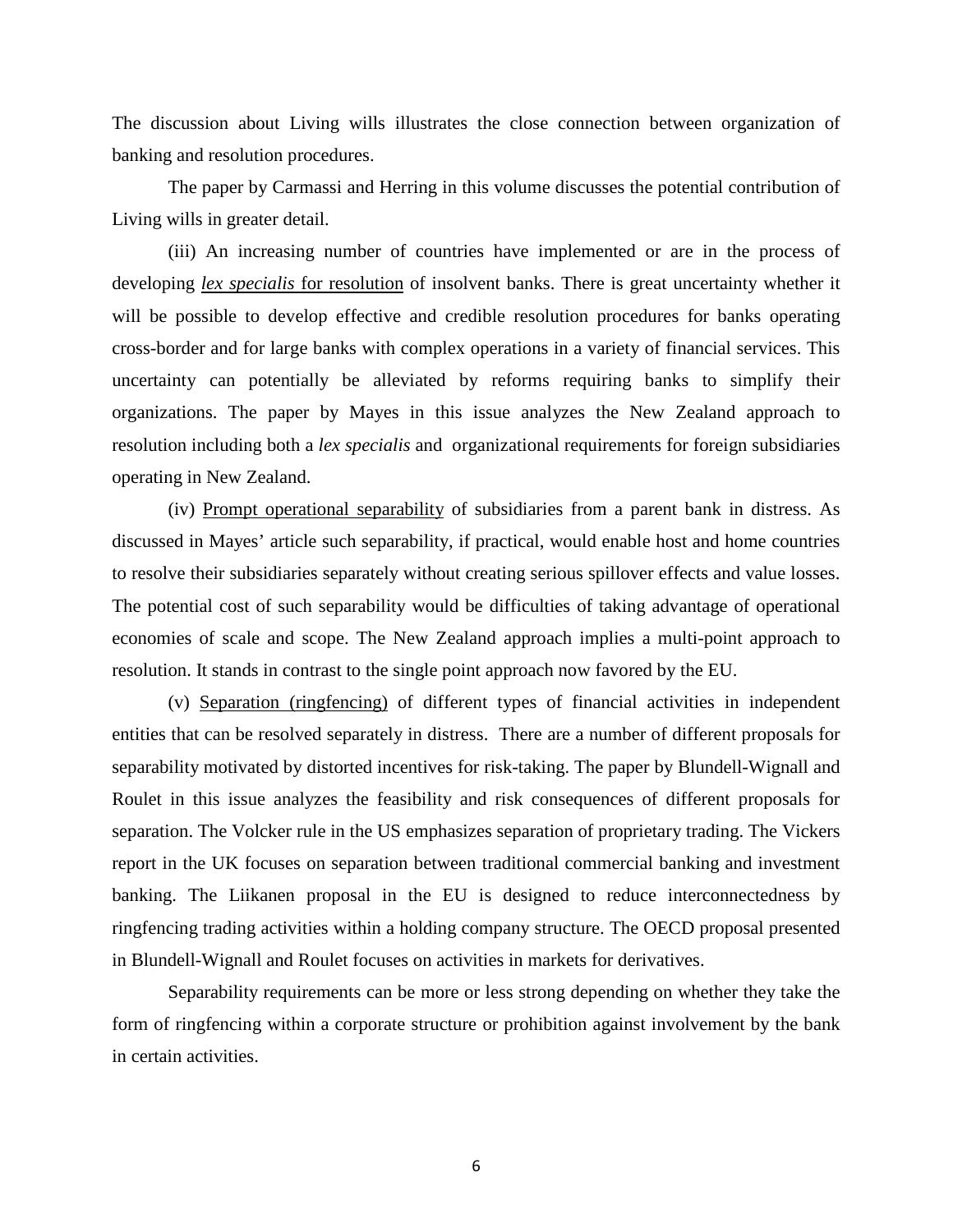(vi) The banking union as proposed in the EU accepts the complexity and size of crossborder activities and financial conglomerates. Instead the EU appoints the ECB as the supervisor for, at least, the systemically important European banks. Conflicts among supervisors and information gaps between supervisors can be closed this way. On the other hand the ECB must gain expertise with respect to banking systems and practices in a heterogeneous group of countries. As discussed in Berglund's contribution in this issue there are also important political economy aspects of the choice of jurisdiction of supervisors.

The proposal for a banking union also envisions a common resolution procedure for all member states and a common pre-funded resolution fund to support critical operations for a period of time. At this point in time resolution remains a national responsibility. This incongruity between the organization of supervision and the organization of resolution has the potential for creating incentive conflicts between the supervisor and the resolution authorities.

(vii) A alternative to the single point approach to resolution in the proposed banking union would be to return to the EU vision of banks operating in branches across the EU with a single license from the home country. The single point for resolution of one bank would then depend on the home country.

#### **4. An overview of the papers in this issue**

The first paper by Adrian Blundell-Wignall and Caroline Roulet, "Bank Business Models, Capital Rules and Structural Separation Policies: An Evidence-Based Critique of Current Policy Trends" examines the roles of capital rules, macro variables and bank business model features in determining the safety of banks as measured by the 'distance-to-default' (DTD). A panel regression study using US and European banks with pre- and post-crisis data is used to explore the issue empirically. A new technique is also used to back out the amount of capital banks would have needed during the crisis to keep the DTD in the very safe zone. The main business model features that matter are 'derivatives and wholesale funding', and 'trading and available for sale securities'. The paper also shows that it is simply not possible for any reasonable capital rule to compensate for the risks created by business model features encompassing large derivativebased activities. The findings are particularly problematic for the Basel policy approach to capital rules. The current approaches to structural separation are discussed. The authors propose a micro-evidence-based approach to reform of bank business models to reduce systemic risk.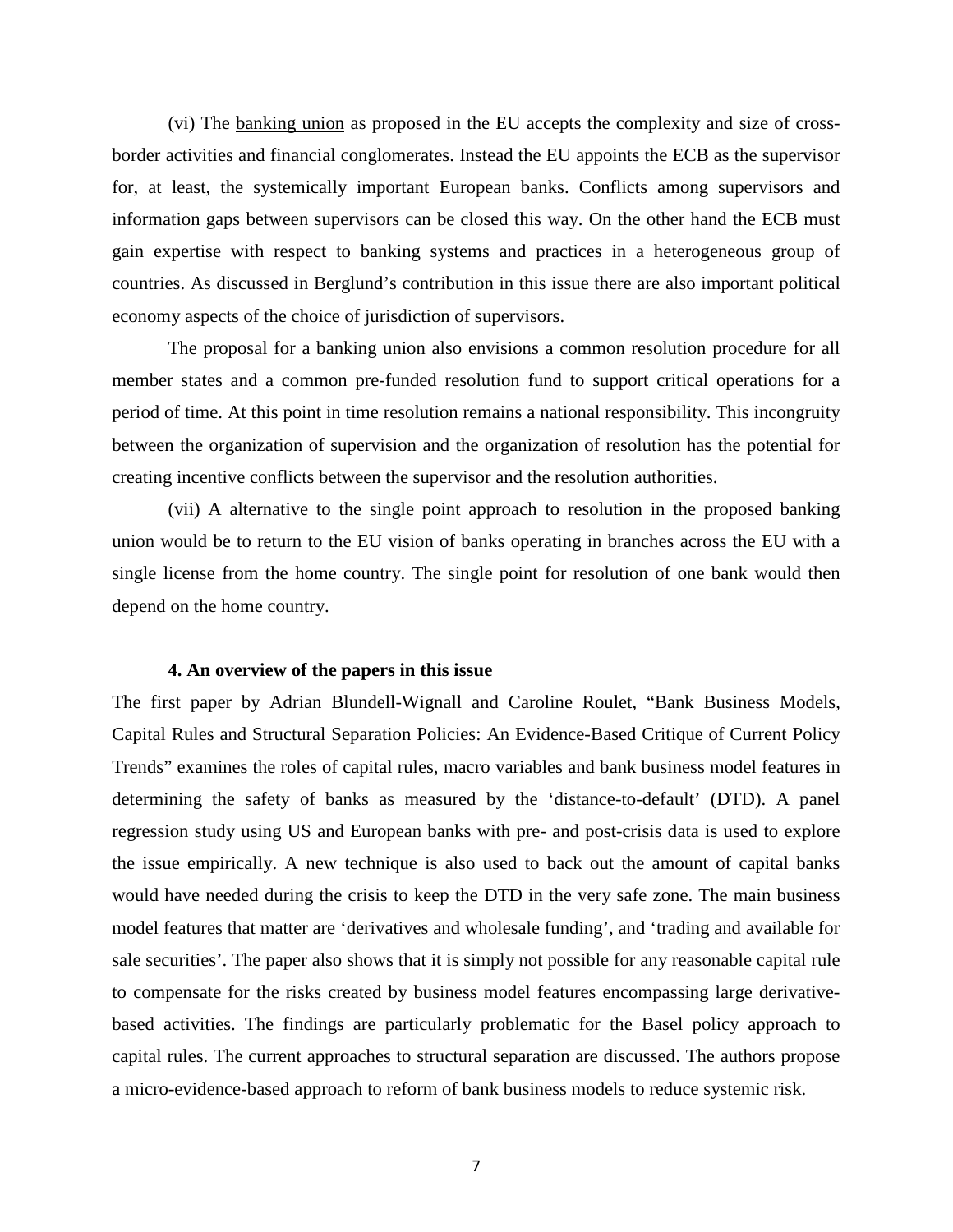The second paper by Jacopo Carmassi and Richard Herring, "Living Wills and Cross-Border Resolution of Systemically Important Banks" focuses on resolution plans and their potential contribution to market discipline through disclosures. Large, systemically important banks are now required to prepare resolution plans (living wills). In the US, parts of the living wills must be disclosed to the public. The analysis of these disclosures shows that they are insufficient to facilitate market discipline and, in some instances, fail to meet the more modest goal of enhancing public understanding of the financial institution and its business. When coupled with the uncertainty over how an internationally active financial institution will be resolved, the authors argue that these reforms will do little to reduce market expectations that some financial firms are simply too big or too complex to fail.

The paper by David Mayes, "Achieving Plausible Separability for the Resolution of Cross-border Banks" considers whether it is plausible to resolve troubled systemically important cross-border banks by dividing them so that the component national authorities can resolve the parts in their jurisdiction separately according to their own priorities. It uses the example of New Zealand, which has chosen just such a route in its Open Bank Resolution policy, to tease out the difficulties and advantages. David Mayes concludes that this is a plausible route for systemic subsidiaries, providing there is deposit insurance. However, it may well not be the minimum cost solution. He argues that this is only likely where the home authority takes responsibility for the whole group and keeps all systemic operations running. It remains to be seen what the new EUlevel proposals can achieve in this respect.

In "Optimal jurisdiction of financial supervision" Tom Berglund discusses factors that should be taken into account when designing financial supervision in a socially optimal way. He argues that developments in information technology have fundamentally changed the ways financial intermediaries operate paving the way for giant units. The financial crisis that started in 2008 revealed that these large and interconnected organizations are in a position to extract implicit subsidies from the rest of the society, since letting them fail would be too costly for society at large. The challenge in this situation is to create an institution to handle financial supervision, an institution that should be powerful enough to close down even the largest financial institutions within its jurisdiction, while at the same time not becoming so large and omnipotent that it would stifle further development of firms in financial services by effectively preventing full use of the potential provided by innovations in information technology.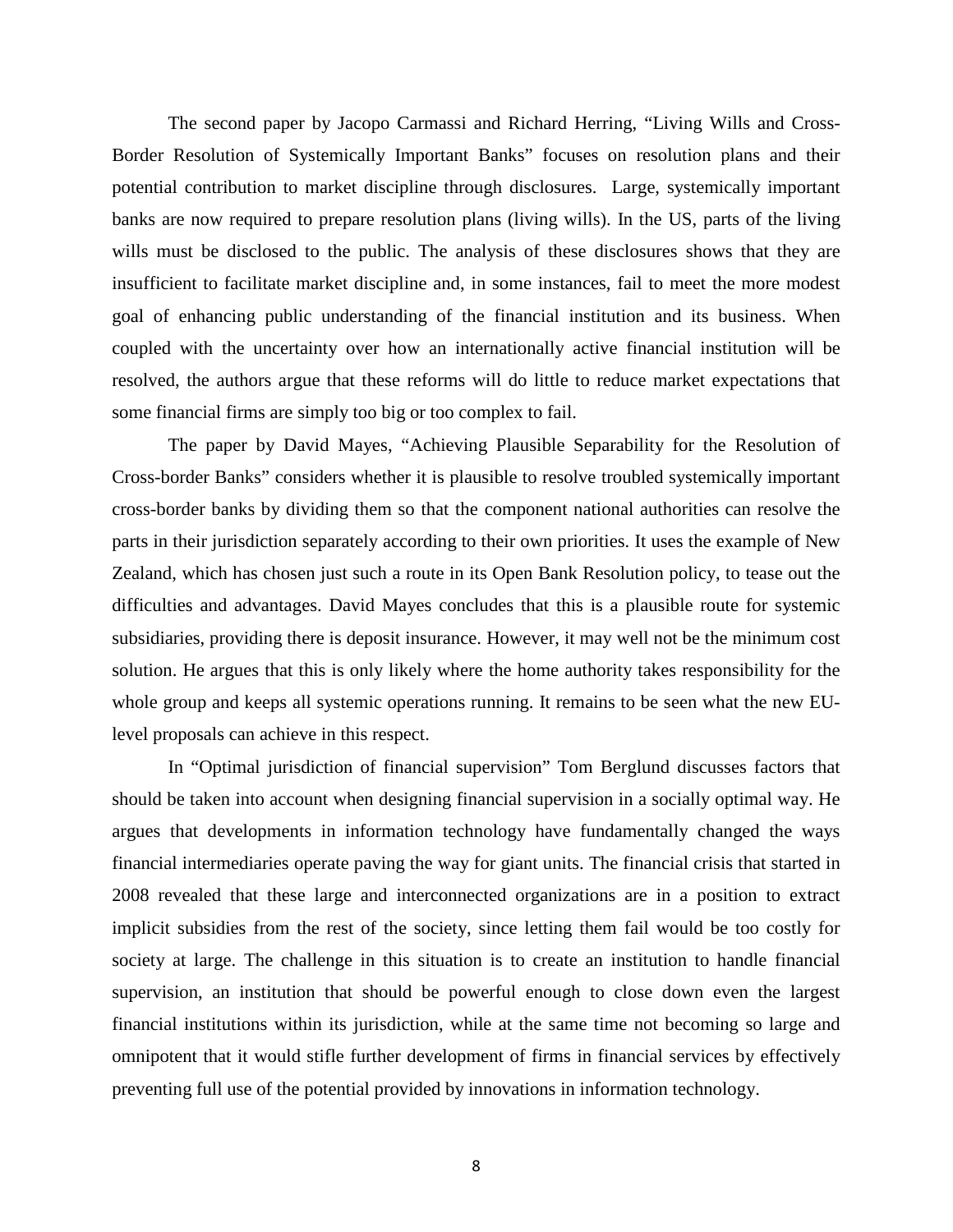While the four mentioned papers deal with longer term reform issues Harald Benink's "Resolving Europe's Banking Crisis through Restoring Market Discipline: A Note" addresses the near term issue of alleviating the banking problems in the EU. There is widespread consensus among international policy makers that the European banking system is seriously undercapitalized. Unlike the US, Europe failed to recapitalize its biggest banks following the financial crisis of 2007-09. Benink argues that it is now urgent to start recognizing losses on balance sheets to avoid a proliferation of Japanese-style zombie banks in Europe. He advocates new and thorough stress tests, which may have the consequence that losses will be imposed on unsecured creditors. Such an approach to the near term problems could contribute to market discipline in the longer term.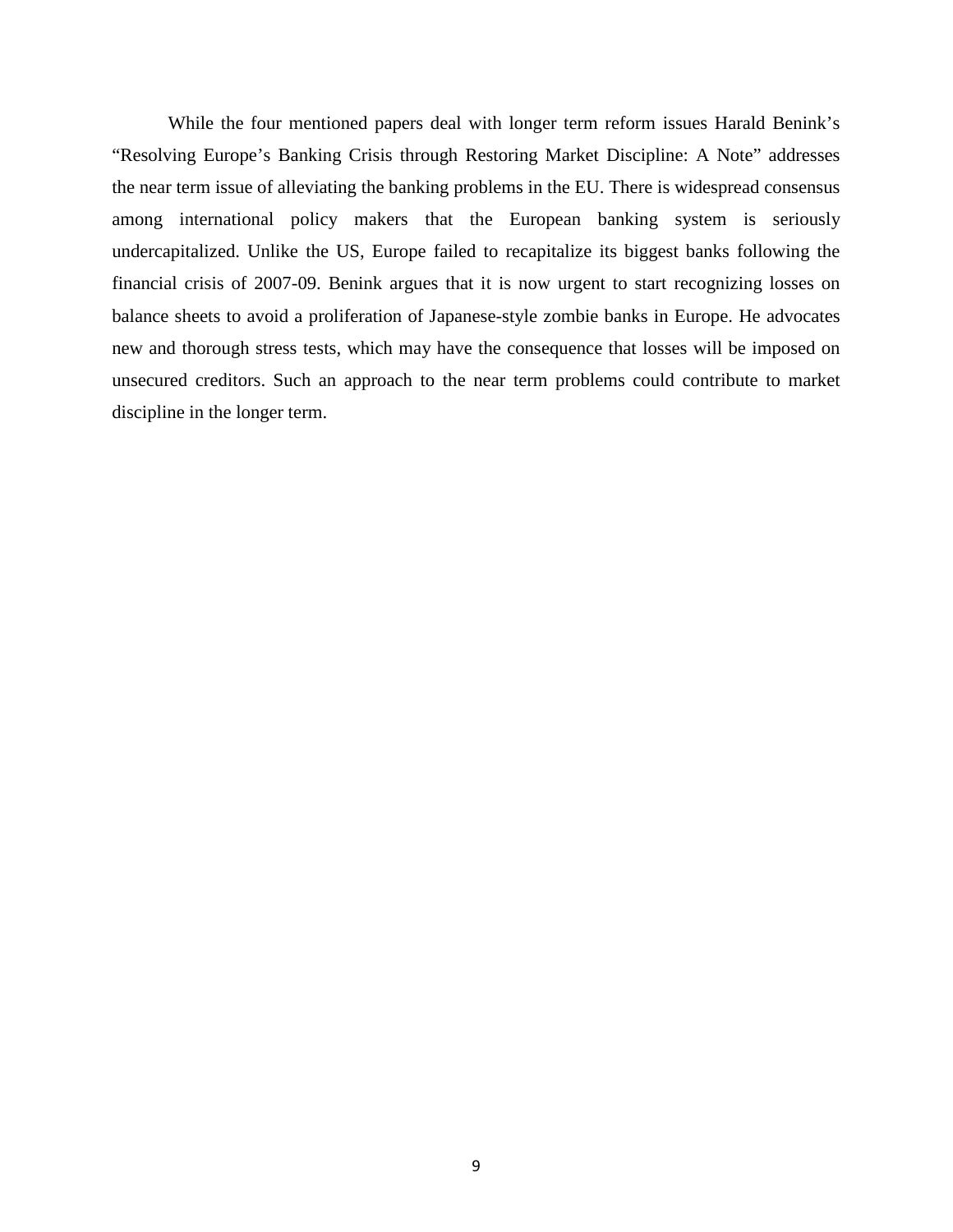#### **References**

Avgouleas, E., C. Goodhart and D. Schoenmaker (2010), "Bank Resolution Plans as Catalyst for Action," *Journal of Financial Stability*, Jan.

Barth, J.R., A. Prabha and P. Swagel (2012), "Just How Large is the Too-Big-to-Fail Problem?" *Journal of Banking Regulation*, 13, (4), 265-299.

Barth J.R., A. Prabha and G. Yun (2012), "The Eurozone Financial Crisis; Role of Interdependencies between Bank and Sovereign Risk," *Journal of Financial Economic Policy*, 4, (1).

Benink, H.A. and C. Wihlborg (2002), "The New Basel Capital Accord; Making It Effective with Stronger Market Discipline", *European Financial Management*, 8, March.

Danielsson, J., P. Embrechts, C. Goodhart, C. Keating, F. Muennich, O. Renault and H.S. Shin (2001), "An Academic Response to Basel II, London School of Economics, Financial Markets Group Special Paper 130.

European Shadow Financial Regulatory Committee (2001), "Reforming Bank Capital Regulation," Statement No 11 (joint with Shadow Regulatory Committees of Japan, Latin America and the US), [www.esfrc.eu.](http://www.esfrc.eu/)

European Shadow Financial Regulatory Committee (2003), "Bank Supervisors Business; Risk Management or Systemic Risk?" Statement No 16, [www.esfrc.eu.](http://www.esfrc.eu/)

European Shadow Financial Regulatory Committee (2004), "Towards New bank Capital Regulation in Europe," Statement No 19, [www.esfrc.eu.](http://www.esfrc.eu/)

European Shadow Financial Regulatory Committee (2006), "Basel II and the Scope for Prompt Corrective Action in Europe," Statement No 25, [www.esfrc.eu.](http://www.esfrc.eu/)